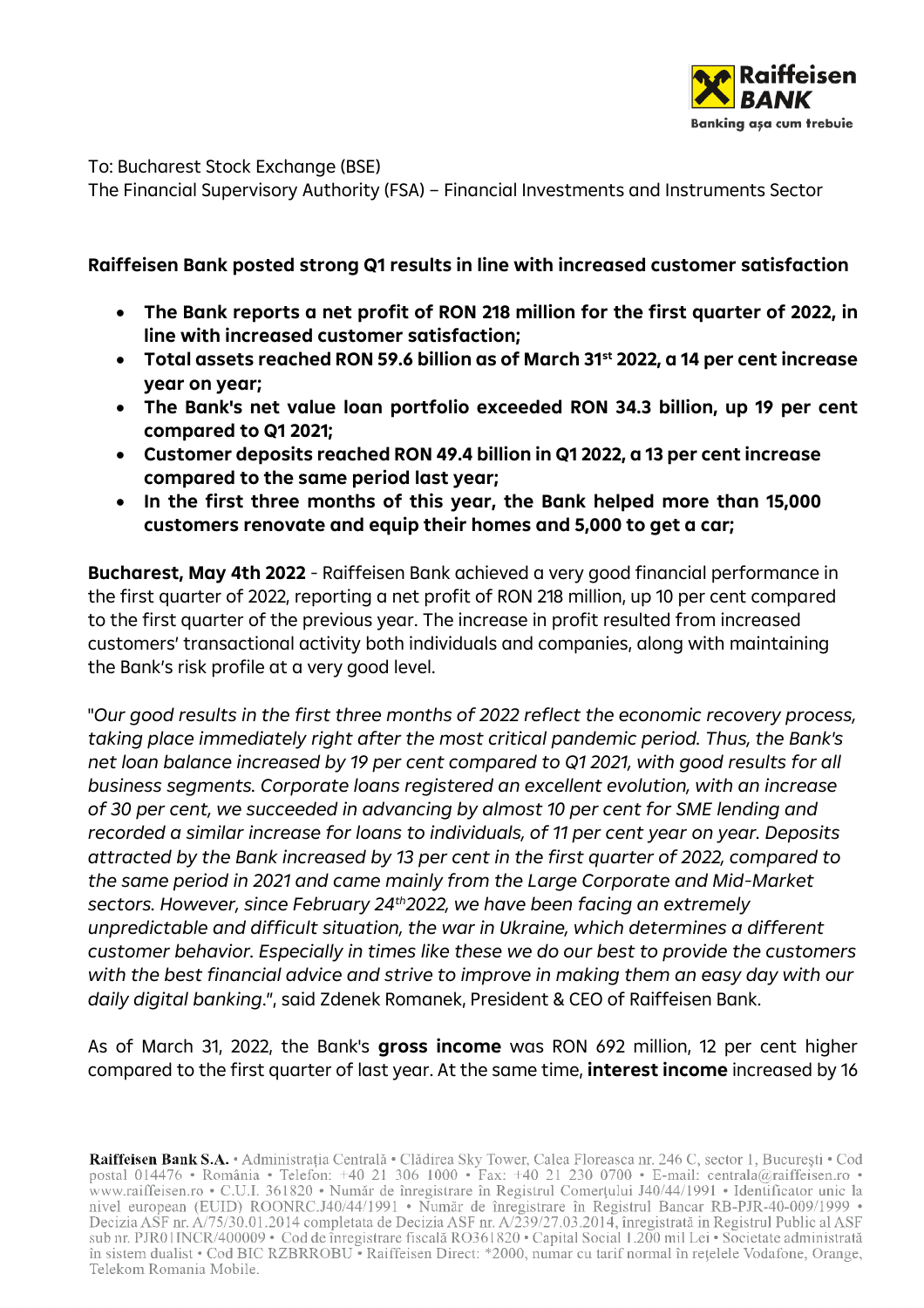

per cent, supported by higher new loan volumes, but also by an upward trend in market interest rates. **Net commission income** also increased by 12 per cent in Q1 2022 compared to the first quarter of the previous year, largely from an intensified customers' transactional activity, especially in terms of foreign exchange and loan insurance commissions.

**Operating expenses** in Q1 2022 are up 8 per cent compared to Q1 2021, stemming mainly from salary costs, IT expenses and, to a lesser extent, from utilities and logistics. Inflationary pressures affecting the whole economy also influence the Bank's operating costs.

"*Despite all these pressures on costs, our priorities remain to be a good team, satisfied with the work environment, and to continue investing in the digitalization of the Bank's services. Therefore, in our strategy, we consider optimizing non-essential expenses, such as those for cash operations or rent expenses. The provisions cost remains low, due to the good payment behavior of our customers, who managed to overcome the challenges of the pandemic period better than we would have expected*", added Zdenek Romanek.

Nevertheless, 2022 brought unusual geopolitical and economic challenges, and the Bank's prudent approach to credit risk has led to an increase in the cost of provisions from RON 8 million in Q1 2021 to RON 20 million in Q1 2022.

## **Customer experience increased driven by fully digital onboarding and lending flows**

In the first quarter of 2022, Pulse, the customer feedback platform, recorded the **best satisfaction score to date related to the digital enrollment flow**. Any Romanian who wants to become a Raiffeisen Bank customer can do it easily, directly from the Smart Mobile banking application, without the need for a visit to the branch.

The portfolio of **digital active customers** continued to grow at Raiffeisen Bank with over 50,000 active users in the first three months of this year, exceeding 1.1 million digital active customers as of March 31, 2022.

In March, following the evolution of market rates and the context brought by the Ukraine war, the Bank increased the interest rates on **savings products in RON**, by up to 2.5 percentage points. Savings products for individuals at Raiffeisen Bank are available exclusively in the digital applications, Raiffeisen Smart Mobile and Raiffeisen Online.

Raiffeisen Bank continues to be one of the leaders on the Romanian **credit card** market, with a portfolio of over 550,000 active cards. The number of **e-commerce transactions** carried out by individuals through Raiffeisen Bank debit cards increased by 34 per cent, compared to the first 3 months of last year. Raiffeisen Bank customers can make **payments** 

Raiffeisen Bank S.A. • Administrația Centrală • Clădirea Sky Tower, Calea Floreasca nr. 246 C, sector 1, București • Cod postal 014476 • România • Telefon: +40 21 306 1000 • Fax: +40 21 230 0700 • E-mail: centrala@raiffeis www.raiffeisen.ro • C.U.I. 361820 • Număr de înregistrare în Registrul Comerțului J40/44/1991 • Identificator unic la nivel european (EUID) ROONRC.J40/44/1991 • Număr de înregistrare în Registrul Bancar RB-PJR-40-009/1999 în sistem dualist • Cod BIC RZBRROBU • Raiffeisen Direct: \*2000, numar cu tarif normal în rețelele Vodafone, Orange, Telekom Romania Mobile.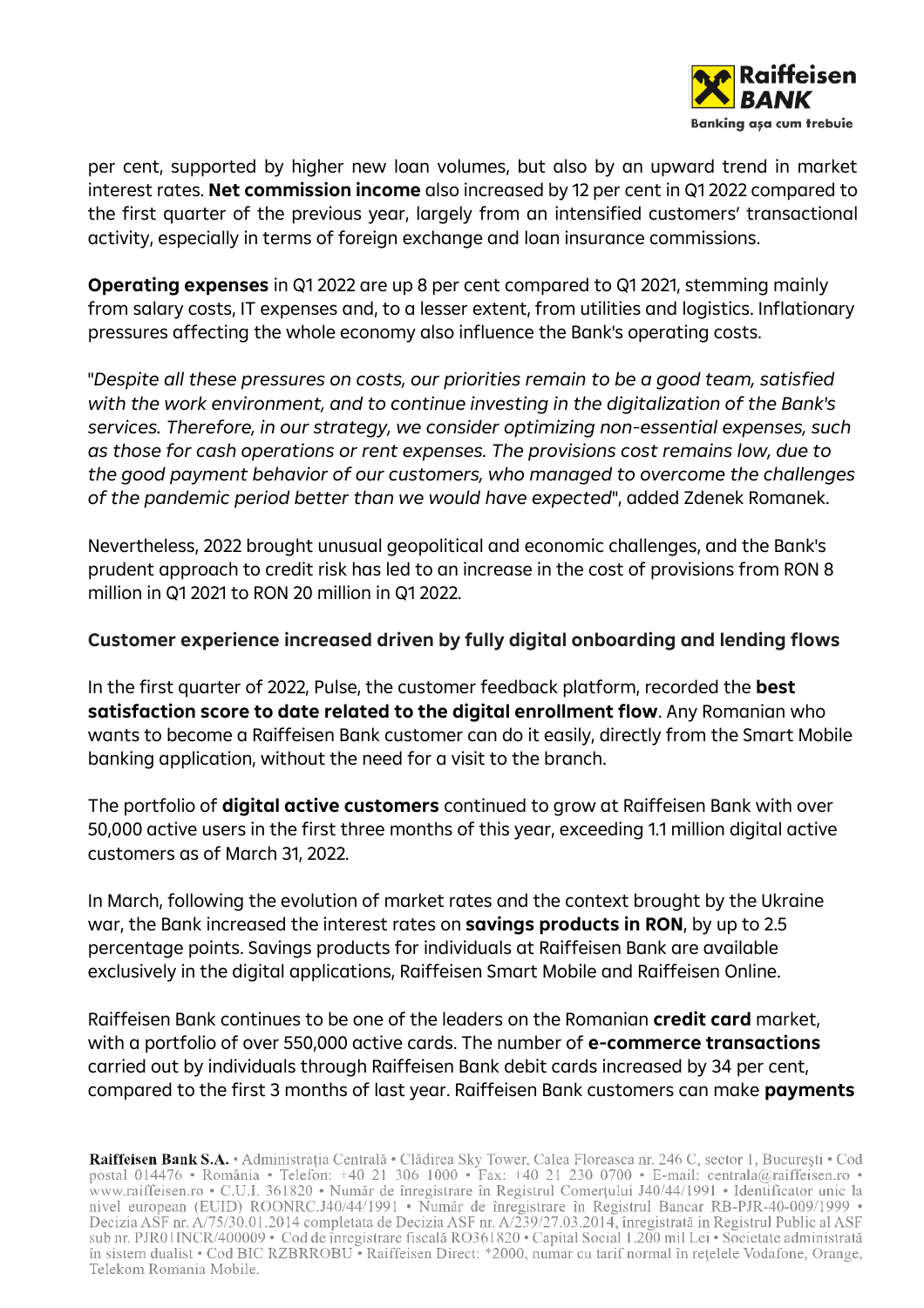

**by phone** with RaiPay on Android, by downloading the application from the Google Play Store or Huawei AppGallery, with Apple Pay on iOS and with Garmin Pay, on Garmin watches. In the first quarter of 2022, the number of card payments made by Raiffeisen Bank customers by phone or watch increased by 83 per cent.

In the first quarter of 2022, customers returned to pre-pandemic behavior and Raiffeisen debit card payments for online airline tickets doubled from the first quarter of 2021, as did holiday purchases. Card payments at hotels, restaurants, and bars have increased by 70 per cent compared to the first quarter of 2021.

Meanwhile, more than 15,000 customers took out a personal loan (Flexicredit) from Raiffeisen Bank for home improvements purposes, and another 5,000 bought a car in the first three months of this year. Covering medical expenses or financing special events are other important destinations for which Raiffeisen Bank customers have applied for a personal loan.

Online payments security is also a permanent concern of the Bank and its customers. RaiPay users can activate a disposable card attached to their shopping card, which they can use for new or less visited websites. Up to 10 unique cards can be generated per day, valid for 30 minutes.

## **Sustainable finance progresses on all customer segments**

Together with the parent group RBI, Raiffeisen Bank undertakes an essential role in the transition to a green economy. The Bank aims to create a positive impact, both through its operations and the projects it chooses to finance.

The EUR 325 million financing agreement signed by Raiffeisen Bank with ROMGAZ, the largest natural gas producer in Romania, is an eloquent example for the Bank's commitment in supporting the transition process towards **greener energy**.

In the first quarter of 2022, Raiffeisen Bank also granted the first green loans generated through the **sustainable financing platform dedicated to SMEs**. The loans were granted for the purchase of **photovoltaic panels** with the aim of sustainable business transformation, but also to reduce electricity costs. <https://bank.raiffeisen.ro/ro/sustenabilitate/home.html>

Sales of housing loans from the Bank's standard offered to individuals increased by 40 per cent in Q1 2022 compared to Q1 2021. In the first three months of this year, **green mortgage loans** reached a share of over 41 per cent of the volume of new mortgage-backed loans

Raiffeisen Bank S.A. • Administrația Centrală • Clădirea Sky Tower, Calea Floreasca nr. 246 C, sector 1, București • Cod postal 014476 • România • Telefon: +40 21 306 1000 • Fax: +40 21 230 0700 • E-mail: centrala@raiffeis www.raiffeisen.ro • C.U.I. 361820 • Număr de înregistrare în Registrul Comerțului J40/44/1991 • Identificator unic la www.famesen.ro • C.O.I. 301820 • Numar de infegistrate in Registrat Confer dura 140/44/1991 • Identificator difficial<br>nivel european (EUID) ROONRC.J40/44/1991 • Număr de înregistrare în Registrul Bancar RB-PJR-40-009/1999 în sistem dualist • Cod BIC RZBRROBU • Raiffeisen Direct: \*2000, numar cu tarif normal în rețelele Vodafone, Orange, Telekom Romania Mobile.